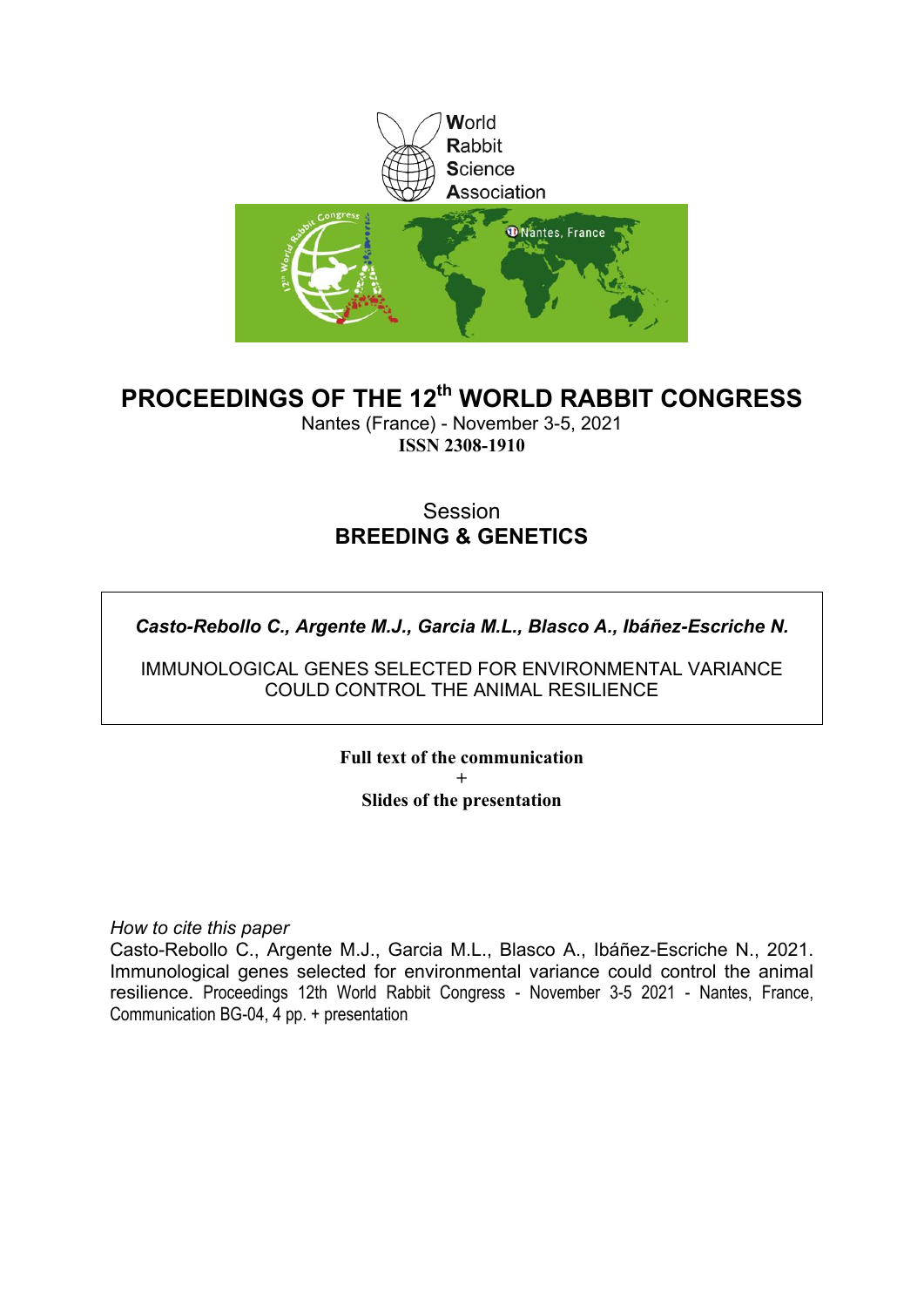### **IMMUNOLOGICAL GENES SELECTED FOR ENVIRONMENTAL VARIANCE COULD CONTROL THE ANIMAL RESILIENCE**

**Casto-Rebollo<sup>1</sup>C., Argente<sup>2</sup>M.J., Garcia<sup>2</sup> M.L., Blasco<sup>1</sup> A., Ibáñez-Escriche1\* N.** 

<sup>1</sup>Institute for animal Science and Technology, Universitat Politècnica de València, València, Spain. <sup>2</sup>Departamento de Tecnología Agroalimentaria, Universidad Miguel Hernández de Elche, Orihuela, Spain. Correspondence to: noeibes@dca.upv.es

#### **ABSTRACT**

Environmental variance of traits  $(V_E)$  has recently been related with resilience. Thus, a greater knowledge of the genetic background of  $V<sub>E</sub>$  could help to understand better the animal resilience. A successful selection experiment in rabbits for a high and a low  $V<sub>E</sub>$  of litter size (LS) allowed to identify differences in resilience between animals. The line with a low  $V<sub>E</sub>$  of LS seemed to cope better with the environmental disturbances than the line with a high  $V<sub>E</sub>$  of LS. The aim of this study was to identify genomic regions modified by selection of  $V_E$  and that could affect the animal resilience. For that, genotypes from 91 does of base population, and 142 of the line with a high  $V<sub>E</sub>$  of LS and 134 of the line with a low  $V<sub>E</sub>$  of LS at generation 11 were used to identify signatures of selection. 93 genotypes at generation 13 were used to validate the results. The signatures of selection were identified using three complementary analysis: runs of homozygosity (ROH), variations of linkage disequilibrium (VarLD) and fixation index  $(F_{ST})$ . A whole-genome sequencing (WGS) analysis was performed on 54 animals at generation 10 to highlight the genes with functional mutations. We identified 311 candidate genes with relevant functional mutation in their transcription unit. 107 of them had functions related to the stress response, reproduction and embryo development, carbohydrate and lipid metabolism, and/or immune system. Functional mutations fixed in one of the rabbit lines and absent in the other were identified in the genes *C3orf20, GRN, EPCAM, ENSOCUG00000017494, ENSOCUG00000024926, ENSOCUG00000026560, MYLK, HECA and NMNAT3*. The biological pathways of candidate genes explain the differences found between the rabbit lines in immune response biomarkers (plasma cortisol, leukocytes, and acute-phase protein levels), in plasma concentrations of cholesterol and triglycerides, mortality and resilience. Also, these results could explain the correlated response of the  $V<sub>E</sub>$  of LS with embryo implantation, embryo survival and LS. However, the real implications of these genes for  $V_E$  and animal resilience must still be unravelled through their functional analysis. Keywords: Resilience, environmental variance, selection signature, functional mutation, rabbit

#### **INTRODUCTION**

Environmental variance  $(V_E)$  of traits has been recently related with animal resilience (Berghof et al., 2019). Resilience is the animal's ability to maintain or rapid recovery of its productive performance after an environmental disturbance. Study resilience could help to improve the animal welfare in the farms (Colditz and Hine, 2016). A recent study showed that lines successful selected for a high and a low  $V<sub>E</sub>$  of LS in rabbits during 13th generations (Blasco et al., 2017) showed differences in biomarkers of immune and stress response as well as in mortality (Argente et al., 2019; Beloumi et al., 2020). This suggested that the line with a low  $V_E$  of LS cope better with the environmental stressors than the line with a high  $V<sub>E</sub>$  of LS. The aim of this work was to identify what genomic regions were modified due to the pressure of selection applied during 13th generations in these divergent rabbit lines. For that, we studied the signatures of selection identifying contiguous homozygous segments (ROH), variations in the extend of LD patterns (VarLD) and differences in allele frequencies  $(F_{ST})$  between the rabbit populations. According to Cadzow et al. (2014), selection can generate different patterns of genetic variation. So, multiple methods with different assumptions are needed to detect a wide range of the genetic changes considered signatures of selection. Thus, the identification of signatures of selection in these rabbit lines could help us to understand the selection process of the  $V_E$  and how it could affect the resilience of the animals.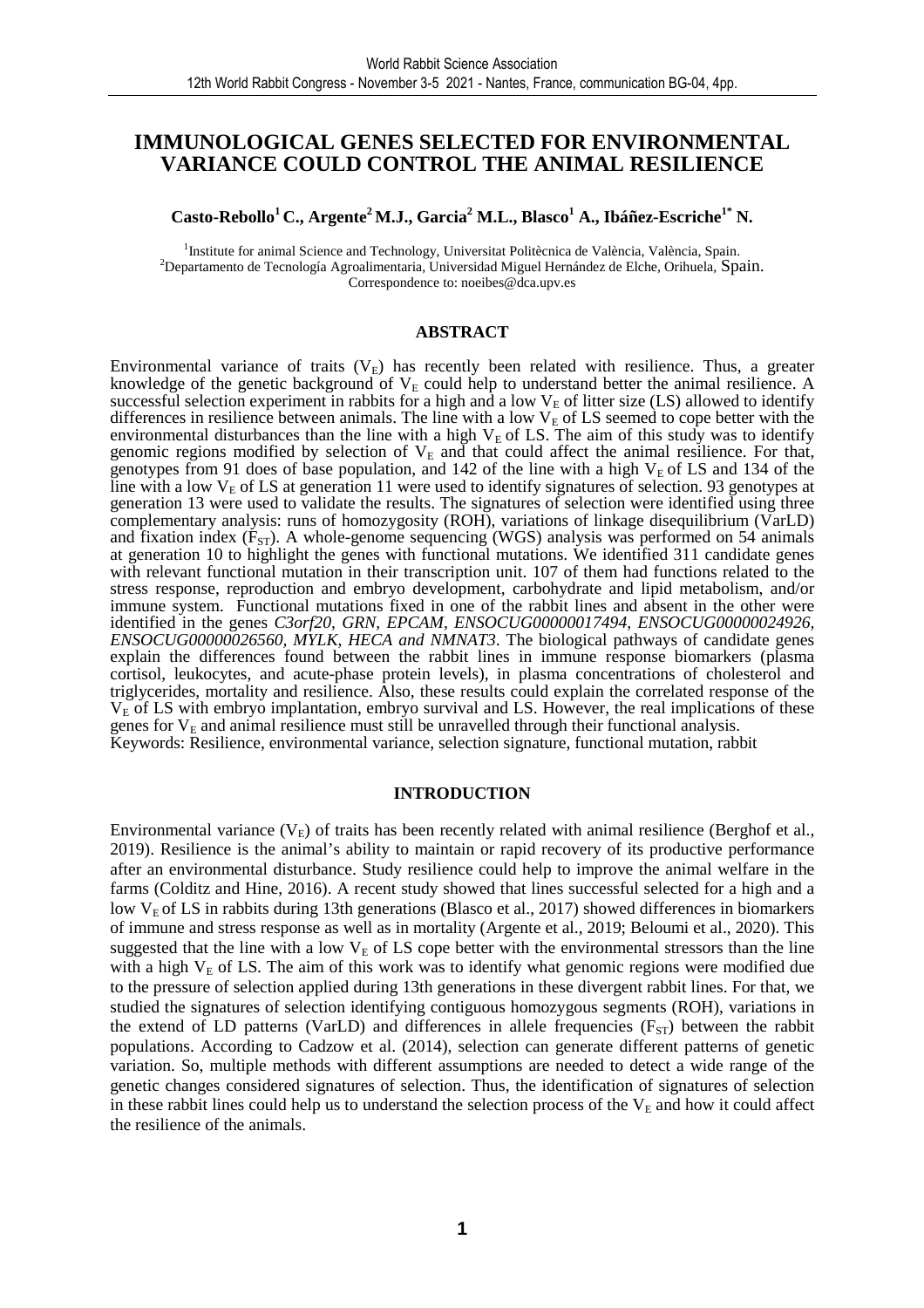#### **Data**

#### **MATERIALS AND METHODS**

We used rabbits from generation 11, 13 and base population of a divergent selection experiment for a high and a low  $V_E$  of  $\overline{L}S$  carried out by the University Miguel Hernandez in Elche, Spain (see Blasco et al., 2017). Genotyping was performed with the 200K Affymetrix Axiom OrcunSNP Array (ThermoFisher Scientific) from blood samples of 473 does: 96 from base population, 282 from generation 11 (147 from the line with a high  $V_E$  of LS and 135 from the line with a low  $V_E$  of LS) and 95 from generation 13 (46 from the line with a high  $V<sub>E</sub>$  of LS and 49 from the line with a low VE of LS). Quality control removed animals with a call rate <97% and SNPs with minor allele frequency <0.05, missing genotype >0.05 and unknown positions on rabbit genome (OryCun v2.0.9). At the end, 452 animals and 97,155 SNPs remained in the data set.

#### **Signature of selection**

Selection signatures were searched using 276 genotypes from generation 11 (the inbreeding coefficient of the lines with a high and a low VE of LS was IC=0.084 and IC=0.087, respectively) and 91 genotypes from the base population (IC=0.077). The 93 genotypes from generation 13 remained for the validation analysis.

#### *Detection of runs of homozygosity*

The ROH was performed using the PLINK v1.90 software (Chang et al., 2015). The parameters used to calculate a ROH were set based on Ceballos *et al* (2018). The algorithm searched for homozygous segments in each chromosome using sliding windows of 500 kb with almost 50 SNPs. Heterozygous SNPs and missing calls were not allowed. A homozygous segment was considered a ROH if the number of consecutives SNPs was >50 and the density was above 1 SNP in 30 Kb. A ROH was considered a signature of selection if was a consensus genomic region in almost 50% of the animals in the line with a low  $V_E$  of LS, in 50% of the animals in the line with a high  $V_E$  of LS, and was in the base population.

#### *Quantification of VarLD scores*

Linkage disequilibrium patterns between populations were performed using the program VarLD (see more details in Teo et al., 2009). VarLD scores were calculated for pairwise comparisons between the three populations (B/H, B/L and H/L) and quantified for each window of 50 SNPs sliding by one SNP. All scores were standardized within pairwise comparison to reduce the effect of the window size and the population LD background. Candidate selection signatures were those windows with a VarLD score equal or higher to the VarLD score at percentile 99.9% and presenting in the B/H and B/L comparison. Windows shared between B/H or B/L and H/L comparisons were considered effect of gene drift.

#### *Estimating of fixation index*

The fixation index was calculated using the Weir and Cockerham's pairwise estimator method (Weir and Cockerham's, 1984) implemented in VCFtools v.1.16 software (Danecek et al., 2011). This method was applied to identify selection signatures between the lines with a high and a low  $V<sub>E</sub>$  of LS. The FST values were calculated using overlapping windows of 500 kb sliding by steps of 250 kb. Windows with less than ten SNPs were excluded. We considered a candidate selection signature if the window overcame the weighted FST value at percentile 99.9%, and showed divergent changes in its MAF between the rabbits' lines, regarding the base population.

#### **Validation**

The candidate signatures of selections were validated using the base population and the animals from generation 13, applying the methods described above. Only the candidates replicated in both analyses (at generation  $11$  and  $13$ ) were proposed as true selection signatures.

#### **Gene identification**

Candidate genes were identified in the genomic regions proposed as true selection signatures using whole-genome sequencing (WGS) data to search for functional mutations. WGS data belong to two pools of DNA from all the sires of animals from generation 11 (27 animals per line). Data preprocessing and variant calling were performed following Elston *et al.* (2017) and the GATK Best Practices pipeline (McKenna et al., 2010), respectively. Variants affecting the transcript unit of a gene were considered a functional mutation (for further information see Casto-Rebollo *et al*., 2020). The gene ontologies of each candidate gene were extracted with the R/Bioconductor package biomaRt (Durinck et al., 2009).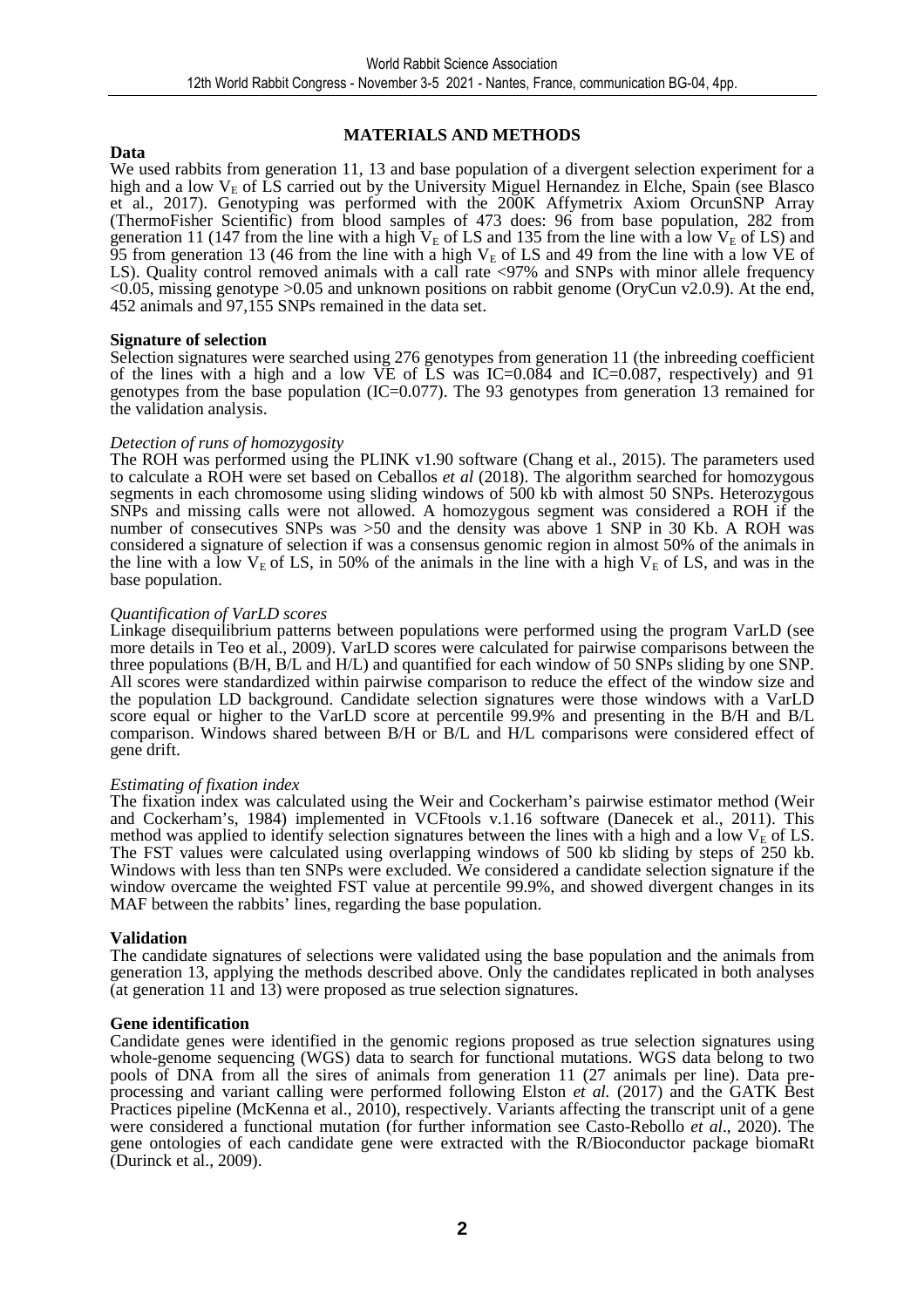#### **RESULTS AND DISCUSSION**

A total of 726-candidate selection signatures were identified in animals at generation 11, and 134 of them were validated at generation 13; 129 ROH, two VarLD regions on OCU13 at 89.31-90.54 Mb and OCU14 at 0.014-2.27 Mb, and the FST regions on OCU2 at 104.5-105 Mb (0.56), OCU12 at 8.75- 9.5 and OCUX at 81-81.75. Non-overlapping selection signatures between methods were identified. The methods achieved a low correlation between their results (González-Rodríguez et al., 2016; Sosa-Madrid et al., 2020), making difficult overlapping between selection signatures of each method. We identified 815 genes in the 134 genomic regions with true selection signatures, but only 311 of them presented functional mutations affecting their transcript unit. These genes are involved in a wide range of biological processes, hindering the identification of the direct molecular mechanism involved in the  $V<sub>E</sub>$  of LS. However, we highlighted 65 genes related to the immune response, five to the stress response, and 50 to energy, carbohydrate and lipid metabolism. These genes could explain the differences found on the rabbit lines for immune response biomarker, plasma concentrations of cholesterol and triglycerides, mortality, and resilience (Argente et al., 2019; Beloumi et al., 2020). Moreover, 29 genes involved in reproduction and embryo development could justify the correlated response of  $V<sub>E</sub>$  of LS with embryo survivor and implantation, and litter size (Argente et al., 2017; Calle et al., 2017). Eight promising genes were identified (*C3orf20*, *GRN*, *EPCAM*, ENSOCUG00000017494, *ENSOCUG00000024926*, *ENSOCUG00000026560*, *MYLK, HECA,* and *NMNAT3*) with INDELs and/or SNVs with the alternative allele fixed in one rabbit line and absent in the other. The genes *GRN*, *MYLK*, and *NMNAT3* are also functions involved in the immune response. Our results agree with genome-wide associations findings which would support a relation between the inflammatory response and the  $V_F$  (Iung et al., 2019; Casto-Rebollo et al., 2020). The immune system was also related with the animal resilience (Colditz et al., 2016), so its control and modulation could explain the relation between the  $V<sub>E</sub>$  and the animal resilience.

#### **CONCLUSIONS**

In this study we identified several genes that could explain the differences found between the lines in immune response biomarker, plasma concentrations of cholesterol and triglycerides, mortality, and resilience. We also identified promising genes involved in the immune response. That genes had functional mutations fixed in one of the rabbit lines and absent in the other. The molecular mechanism related with the immune system could be the link between the animal resilience and the  $V_E$ . However, further studies are necessaries to know the real implication of these genes in the  $V<sub>E</sub>$  of LS.

#### **REFERENCES**

- Argente, MJ, Calle, EW, García, ML, Blasco, A. Correlated response in litter size components in rabbits selected for litter size variability. J Anim Breed Genet. 2017; 134: 505– 511.
- Argente M, García M, Zbyňovská K, Petruška P, Capcarová M, & amp; Blasco A. Correlated response to selection for litter size environmental variability in rabbits' resilience. Animal 2019;13(10):2348-55.
- Beloumi D, Blasco A, Muelas R., Santacreu MA, García ML, Argente MJ, Inflammatory Correlated Response in Two Lines of Rabbit Selected Divergently for Litter Size Environmental Variability. Animals, 2020;10:1540.
- Berghof TVL, Poppe M, Mulder HA. Opportunities to Improve Resilience in Animal Breeding Programs. Front. Genet. 2019;9:1664-8021.
- Blasco A, Martínez-Álvaro M, García ML, Ibáñez-Escriche N, Argente MJ. Selection for environmental variance of litter size in rabbit. Genet. Sel. Evol. 2017;49:48.
- Cadzow M, Boocock J, Nguyen HT, Wilcox P, Merriman TR, Black MA. A bioinformatics workflow for detecting signatures of selection in genomic data. Front Genet. 2014;5: 293 10.3389/fgene.2014.00293.
- Calle EW, García ML, Blasco A, Argente MJ. Correlated response in early embryonic development in rabbits selected for litter size variability. World Rabbit Science, 2017;25(4):323-327.
- Casto-Rebollo C, Argente MJ, GarcíaML, Pena R, Ibáñez-Escriche N. Identification of functional mutations associated with environmental variance of litter size in rabbits. Genet Sel Evol. 2020:52, 22.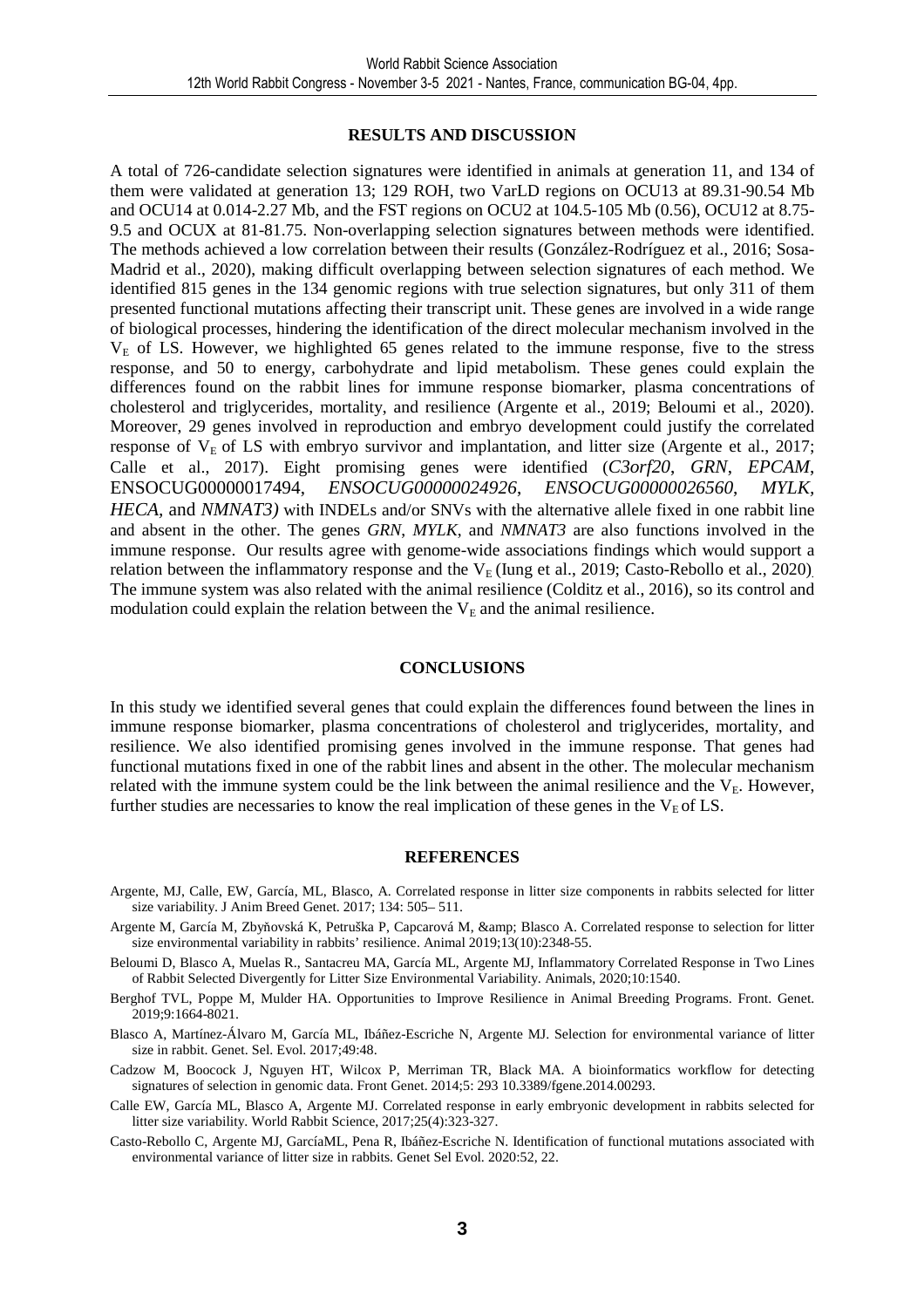- Ceballos FC, Hazelhurst S and Ramsay M. Assessing runs of Homozygosity: a comparison of SNP Array and whole genome sequence low coverage data. BMC Genomics 2018;19:106. doi:10.1186/s12864-018-4489-0.
- Chang CC, Chow CC, Tellier LCAM, Vattikuti S, Purcell SM, Lee JJ. Second-generation PLINK: Rising to the challenge of larger and richer datasets. Gigascience. 2015;4:1–16.
- Colditz IG, and Hine BC. Resilience in farm animals: biology, management, breeding and implications for animal welfare. Anim. Prod. Sci. 2016;56:1961–83.
- Danecek P, Auton A, Abecasis G, Albers CA, Banks E, DePristo MA, et al.. The variant call format and VCFtools: a flexible suite of utilities for comparing genomic features. Bioinformatics 2011, 27:2156-8. doi: 10.1093/bioinformatics/btr330.
- Durinck S, Spellman PT, Birney E, Huber W. Mapping identifiers for the integration of genomic datasets with the R/Bioconductor package biomaRt. Nature Protocols. 2009;4:1184-1191.
- Elston RC. Preprocessing and quality control for whole-genome sequences from the Illumina HiSeq X platform. In: Wright MN, Gola D, Ziegler A, editors. Statistical human genetics. Methods in Molecular Biology, vol 1666. New York: Humana Press; 2017. p .629-47.
- González-Rodríguez A, Munilla S, Mouresan EF, et al. On the performance of tests for the detection of signatures of selection: a case study with the Spanish autochthonous beef cattle populations. Genet Sel Evol. 2016;48(1):81.
- Iung LHDS, Carvalheiro R, Neves HHDR, Mulder HA. Genetics and genomics of uniformity and resilience in livestock and aquaculture species: A review. J Anim Breed Genet. 2020; 137: 263– 280.
- McKenna A, Hanna M, Banks E, Sivachenko A, Cibulskis K, Kernytsky A, et al. The genome analysis toolkit: a MapReduce framework for analyzing next-generation DNA sequencing data. Genome Res. 2010;20:1297-303.
- Morgante F, Sørensen P, Sorensen DA, Maltecca C, Mackay TFC. Genetic architecture of micro-environmental plasticity in Drosophila melanogaster. Sci. Rep. 2015;5:9785.
- Sosa-Madrid BS, Varona L, Blasco A, Hernández P, Casto-Rebollo C, Ibáñez-Escriche N. The effect of divergent selection for intramuscular fat on the domestic rabbit genome. Animal. 2020;14(11):2225-2235.
- Teo YY, Fry AE, Bhattacharya K, Small KS, Kwiatkowski DP and Clark TG. Genome-wide comparisons of variation in linkage disequilibrium. Genome Res. 2009;19:1849-60. doi: 10.1101/gr.092189.109.
- Weir BD, Cockerham CC. 1984. Estimating F-Statistics for the Analysis of Population Structure. Evolution, 38(6):1358-70. doi: 10.2307/2408641.
- Wijga S, Bastiaansen JWM, Wall E, Strandberg E, de Haas Y, Giblin L, Bovenhuis H. Genomic associations with somatic cell score in first-lactation Holstein cows. J. Dairy Sci. 2012;95:899–908.